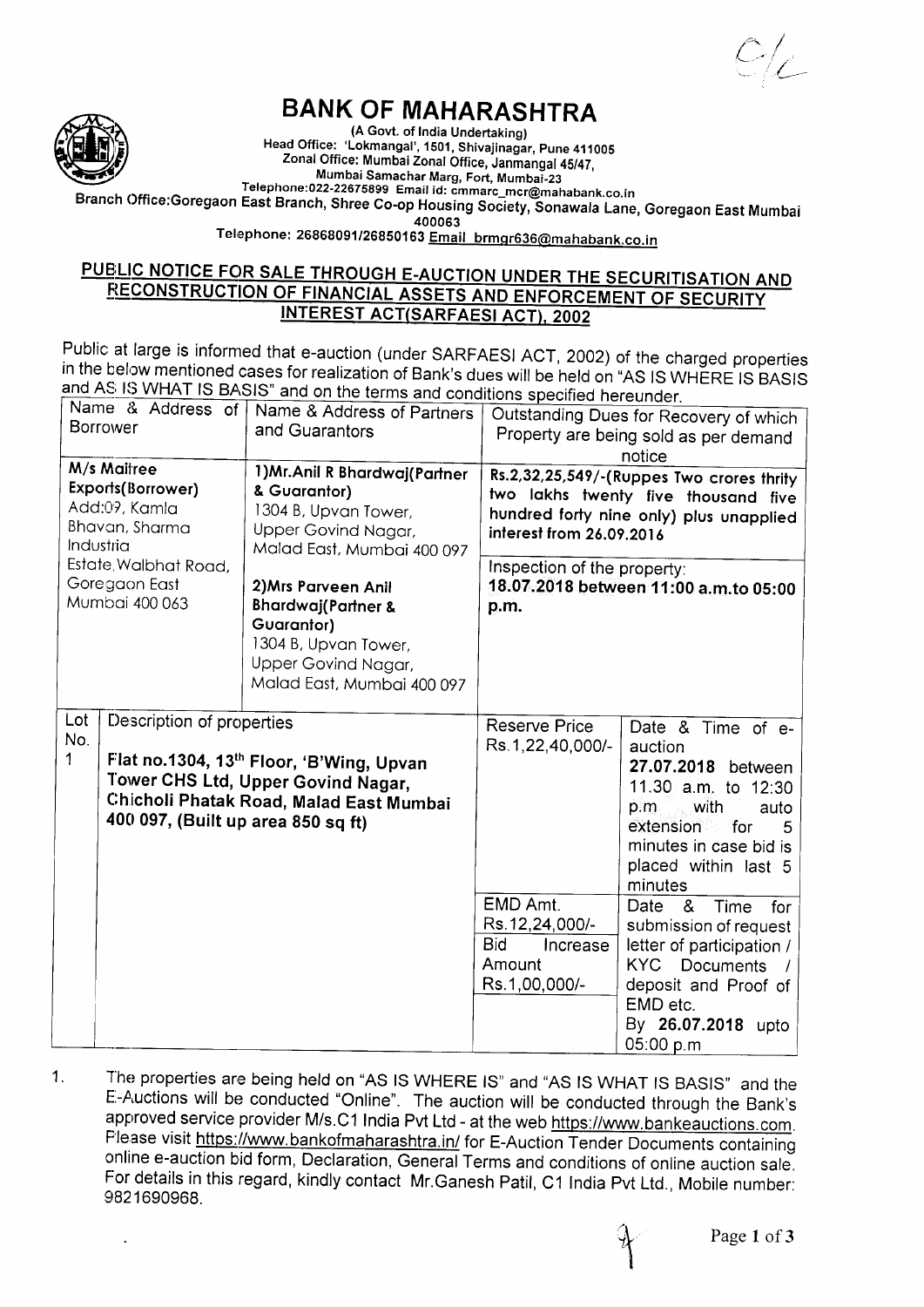- 2. To the best of knowledge and information of the Authorised Officers, there are no encumbrances on the properties. However, the intending bidders should make their own independent inquiries regarding the encumbrances, title of property put on auction and claims / rights / dues / affecting the property, prior to submitting their bid. The e-Auction advertisement does not constitute and will not be deemed to constitute any commitment or any representation of the bank. The property is being sold with all the existing and future encumbrances whether known or unknown to the bank. The AuthorisedOfficer / Secured Creditor shall not be responsible in any way for any third party claims / rights / dues.
- The intending purchasers / bidders are required to deposit EMD amount either through NEFT / RTGS in the Account No. 60126083217 Name of the A/c: AUTHORISED OFFICER MUMBAI CITY ZONE Name of the Beneficiary: Bank of Maharashtra IFS Code: MAHB0000002 or by way of demand draft drawn in favour of "Authorised Officer, Bank of Maharashtra" drawn on any Nationalized or scheduled Bank, payable at Mumbai. 3.
- Eiidders shall hold a valid email lD as all the relevant information from Bank and allotment of ID & Password by M/s C1 India Pvt. Ltd., shall be conveyed through e-mail ONLY. 4.
- The intending bidder should submit the evidence for EMD deposit like UTR number along with Request Letter for participation in the E-auction, and self-attested copies of (i)Proof of Identification (KYC) viz. Voter ID Card / Driving License / passport etc. (ii) Current Address - Proof for communication, (iii)PAN Card of the bidder, (iv)valid e-mail lD, (v)contact number (Mobile / Landline) of the bidder etc. to the Authorised Officer of Bank of Maharashtra, 2<sup>nd</sup> Floor, Mumbai Zone, 45/47 Janmangal Building Mumbai Samachar Marg, , Fort Mumbai-400 023 by 26.07.2018 upto 05:00 p.m. Scanned copies of the original of these documents are also required to be submitted to e-mail id displayed above. 6
- 6. Names of the Eligible Bidders, will be identified by the Authorised Officer, Bank of Maharashtra, Mumbai Zone to participate in online -auction on the portal https://www.bankeauctions.com. M/s C1 India Pvt Ltd will provide User ID and Password after due verification of PAN Card of the Eligible Bidders.
- It shall be the responsibility of the interested bidders to inspect and satisfy themselves about the property before submission of the bid. The measurement of properties are approximate and mentioned as per available records however bidders are requested to personally verify at site and also from the records of the Revenue Authorities prior to participating in auction. 7.
- The Earnest Money Deposit (EMD) of the successful bidder shall be retained towards part sale consideration and the EMD of unsuccessful bidders shall be refunded. The Earnest Money Deposit shall not bear any interest. The successful bidder, on acceptance of bid price by the Authorised Officer, shall immediately i.e. on the same day or not later than next working day, as the case may be, pay a deposit of Twenty Five percent of the amount of the sale price which is inclusive of earnest money deposited, if any, to the authorized officer and in default of such deposit, the property shall be sold again. The balance of the sale price shall be deposited by the successful bidder on or before 15<sup>th</sup> day of auction. Default in deposit of any amount by the successful bidder would entail forfeiture of the whole money already deposited and property shall be put to re-auction and the defaulting bidder shall have no claim / right in respect of property / amount.  $8.$
- It shall be the responsibility of the successful bidder to remit the TDS  $@$  1% as applicable u/s 194 1-A if the aggregate of the sums credited or paid for such consideration is Rs. 50 lakhs or more. TDS should be filed online by filling form 26QB & TDS certificate to be issued in form 16 B. The purchaser has to produce the proof of having deposited the income tax into the government account. v.

Page 2 of 3